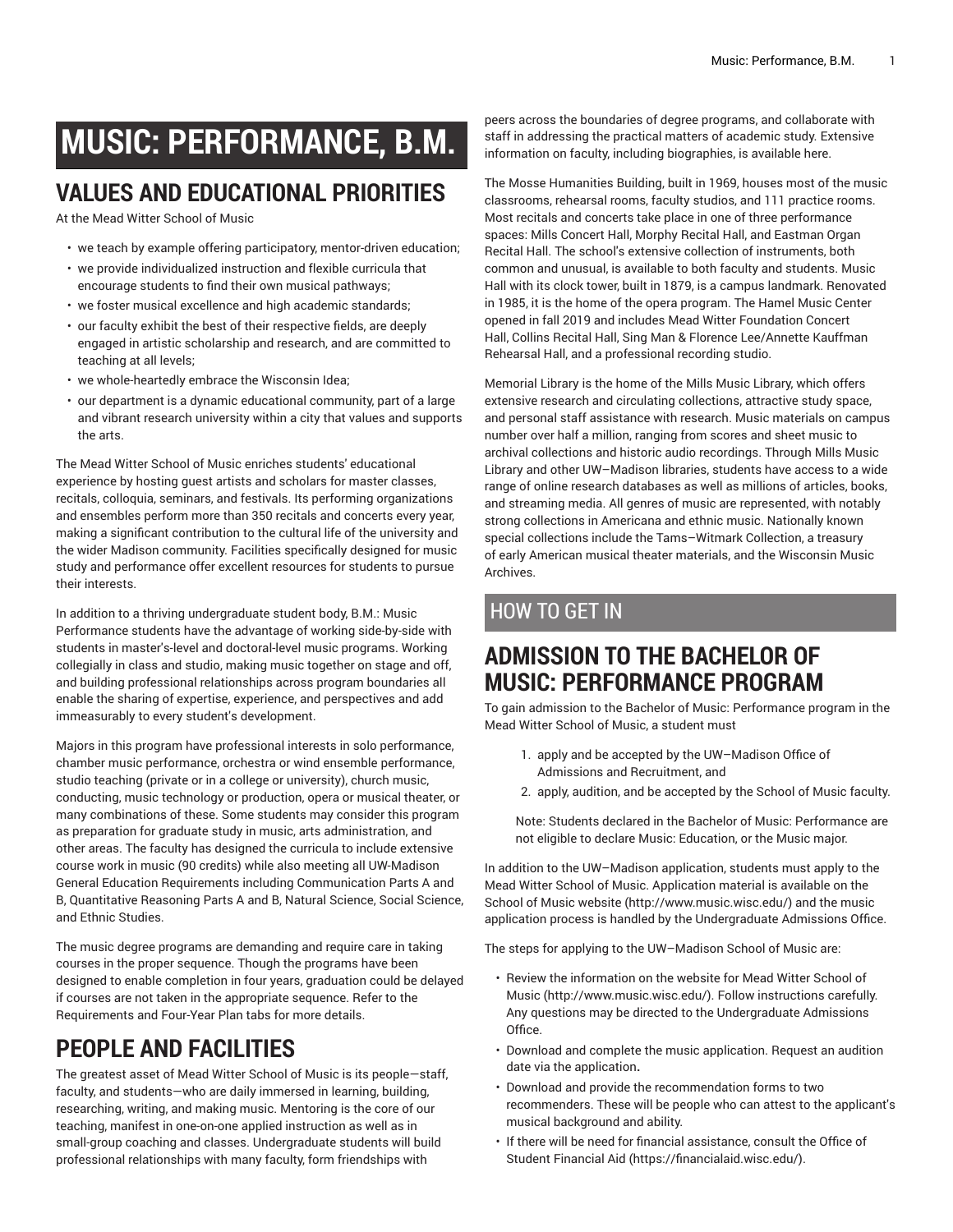- Prepare the appropriate repertoire and materials for the audition.
- Come to the campus for an audition, which includes a ten- to twentyminute performance audition. The visit will include an introduction to School of Music faculty, students, and facilities.

#### **TRANSFER STUDENTS**

Students who have earned more than 24 credits at another college or university follow the same application and audition procedures described above.

#### **REENTERING THE SCHOOL OF MUSIC**

Students who were previously enrolled in the School of Music and UW– Madison who desire to reenter to seek an undergraduate degree should apply for reentry to both the UW–Madison Office of Admissions and Recruitment and the School of Music [Undergraduate](http://www.music.wisc.edu/) Admissions Office (<http://www.music.wisc.edu/>). An audition will be required in most cases.

### **TO DECLARE AN OPTION IN THE PROGRAM**

All students who have auditioned and been accepted as music majors are admitted directly to the Bachelor of Arts degree in Performance. Those wishing to pursue the Bachelor of Music: Performance degree formally declare their program option and proceed to upper-level study in the second or third year of study. Before doing so, students must have satisfactorily completed the core coursework in music theory and music history and must demonstrate their readiness for advanced work in a formal assessment by the performance faculty. To declare the major each student is required to attain the following minimum grade point averages:

- Minimum 2.750 University GPA (all UW–Madison courses)
- Minimum 3.000 in all MUSIC courses
- Minimum 2.500 in the following music theory and music history courses:

| Code                                | Title                                                    | <b>Credits</b> |
|-------------------------------------|----------------------------------------------------------|----------------|
| MUSIC <sub>121</sub><br>& MUSIC 171 | Musica Practica 1<br>and Musica Practica: Aural Skills 1 | 4              |
| MUSIC <sub>122</sub><br>& MUSIC 172 | Musica Practica 2<br>and Musica Practica: Aural Skills 2 | $\overline{4}$ |
| MUSIC <sub>221</sub><br>& MUSIC 271 | Musica Practica 3<br>and Musica Practica: Aural Skills 3 | 4              |
| MUSIC 211                           | Survey of the History of Western<br><b>Music</b>         | 3              |
| MUSIC 212                           | Survey of the History of Western<br>Music                | 3              |

### REQUIREMENTS

### **UNIVERSITY GENERAL EDUCATION REQUIREMENTS**

All undergraduate students at the University of Wisconsin–Madison are required to fulfill a minimum set of common university general education requirements to ensure that every graduate acquires the essential core of an undergraduate education. This core establishes a foundation for living a productive life, being a citizen of the world, appreciating aesthetic values, and engaging in lifelong learning in a continually changing world. Various schools and colleges will have requirements in addition to

the requirements listed below. Consult your advisor for assistance, as needed. For additional information, see the university Undergraduate General Education [Requirements](http://guide.wisc.edu/undergraduate/#requirementsforundergraduatestudytext) ([http://guide.wisc.edu/undergraduate/](http://guide.wisc.edu/undergraduate/#requirementsforundergraduatestudytext) [#requirementsforundergraduatestudytext](http://guide.wisc.edu/undergraduate/#requirementsforundergraduatestudytext)) section of the *Guide*.

General

- Breadth—Humanities/Literature/Arts: 6 credits
- Education • Breadth—Natural Science: 4 to 6 credits, consisting of one 4- or 5-credit course with a laboratory component; or two courses providing a total of 6 credits
	- Breadth—Social Studies: 3 credits
	- Communication Part A & Part B \*
	- Ethnic Studies \*
	- Quantitative Reasoning Part A & Part B \*

\* The mortarboard symbol appears before the title of any course that fulfills one of the Communication Part A or Part B, Ethnic Studies, or Quantitative Reasoning Part A or Part B requirements.

### **COLLEGE OF LETTERS & SCIENCE BREADTH AND DEGREE REQUIREMENTS: BACHELOR OF MUSIC - PERFORMANCE (B.M. - PERFORMANCE)**

The Mead Witter School of Music is a professional school within the College of Letters & Sciences (L&S). The College confers the B.M.— Performance degree.

Students pursuing a Bachelor of Music—Performance degree in the College of Letters & Science must complete all of the requirements below. The B.M.—Performance is a special degree program; it is not considered a major. The B.M.—Performance degree is not available to students who intend to earn a degree outside the College of Letters & Science.

#### **BACHELOR OF MUSIC - PERFORMANCE DEGREE REQUIREMENTS**

| Foreign<br>Language                | Complete the second unit of a foreign language (some<br>Named Options required additional or specific languages)    |
|------------------------------------|---------------------------------------------------------------------------------------------------------------------|
| Depth of<br>Advanced<br>Coursework | Complete at least 60 credits at the Intermediate or<br>Intermediate/ Advanced level.                                |
| Major                              | Gain admission to and complete one option within the<br>Bachelor of Music: Performance degree program.              |
| <b>Total Credits</b>               | Complete at least 120 credits.                                                                                      |
| UW-Madison<br>Experience           | Complete both:<br>· 30 credits in residence, overall; and<br>$\cdot$ 30 credits in residence after the 86th credit. |
| Quality of<br>Work                 | • 2.000 in all coursework at UW–Madison<br>• 2.000 in Intermediate/Advanced level coursework at<br>UW-Madison       |

### **REQUIREMENTS FOR THE PROGRAM**

The Bachelor of Music: Performance curriculum includes core requirements common to all options within the program, as well as specific requirements unique to each option. Requirements common to all options are detailed below. Refer to the Named Options section below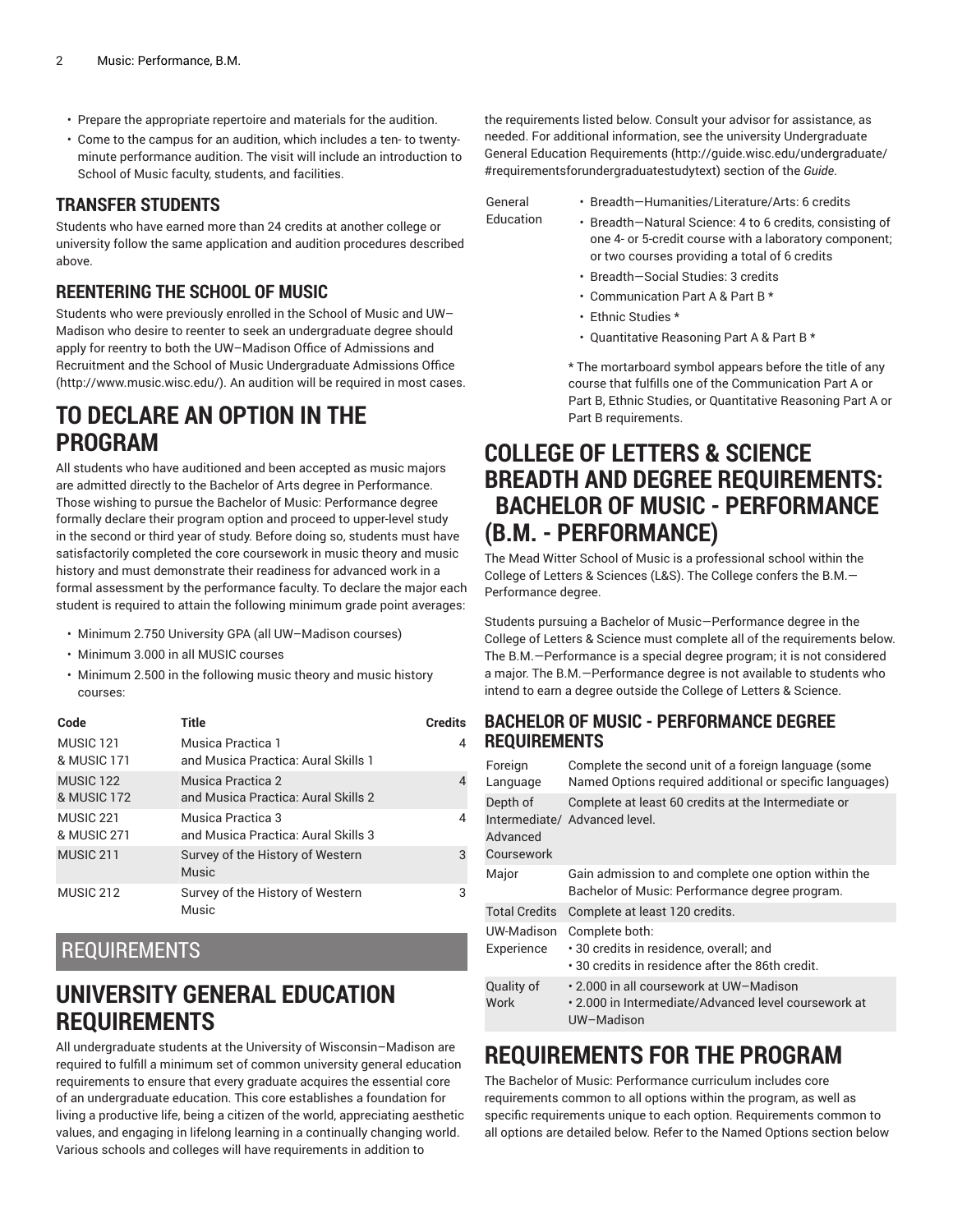for links to the specific requirements of a particular option within the program.

#### **REQUIREMENTS FOR ALL MUSIC PERFORMANCE PROGRAM OPTIONS**

All students in the Bachelor of Music: Performance program must complete the following requirements:

| Code                                | Title                                              | <b>Credits</b>                                                          |
|-------------------------------------|----------------------------------------------------|-------------------------------------------------------------------------|
| <b>Music History</b>                |                                                    |                                                                         |
| Survey (complete both):             |                                                    | 6                                                                       |
| MUSIC 211                           | Music                                              | Survey of the History of Western                                        |
| <b>MUSIC 212</b>                    | Music                                              | Survey of the History of Western                                        |
|                                     | Music History Electives (complete 6 credits):      | 6                                                                       |
| MUSIC/<br>FOLKLORE 401              | Musical Cultures of the World                      |                                                                         |
| MUSIC/<br>FOLKLORE 402              | Musical Cultures of the World                      |                                                                         |
| <b>MUSIC 405</b>                    |                                                    | Seminar. Cultural Study of Music                                        |
| MUSIC 411                           |                                                    | Survey of Music in the Middle Ages                                      |
| MUSIC 412                           |                                                    | Survey of Music in the Renaissance                                      |
| MUSIC 413                           |                                                    | Survey of Music in the Baroque Era                                      |
| MUSIC 414                           |                                                    | Survey of Music in the Classic Era                                      |
| MUSIC 415                           | Era                                                | Survey of Music in the Romantic                                         |
| MUSIC 416                           | Century                                            | Survey of Music in the Twentieth                                        |
| MUSIC 419                           | Music in the United States                         |                                                                         |
| MUSIC 511                           |                                                    | <b>Historical Performance Practices</b>                                 |
| MUSIC 513                           | Survey of Opera                                    |                                                                         |
|                                     | <b>Core Music Theory (complete all):</b>           | 12                                                                      |
| MUSIC 121<br>& MUSIC 171            | Musica Practica 1                                  | and Musica Practica: Aural Skills 1                                     |
| MUSIC <sub>122</sub><br>& MUSIC 172 | Musica Practica 2                                  | and Musica Practica: Aural Skills 2                                     |
| MUSIC <sub>221</sub><br>& MUSIC 271 | Musica Practica 3                                  | and Musica Practica: Aural Skills 3                                     |
| <b>Conducting/Pedagogy</b>          |                                                    |                                                                         |
| <b>MUSIC 252</b>                    | Pedagogy                                           | Introduction to Conducting and<br>2                                     |
|                                     | <b>Global Music Cultures (complete 3 credits):</b> | 3                                                                       |
| MUSIC/<br>FOLKLORE 103              | the World                                          | Introduction to Music Cultures of                                       |
| <b>MUSIC 202</b>                    | Delta Blues                                        |                                                                         |
| MUSIC 203                           | Song                                               | American Ethnicities and Popular                                        |
| <b>MUSIC 260</b>                    | <b>Drumming Traditions</b>                         | <b>Global Hand Drumming Ensemble:</b><br>Survey of Selected Global Hand |
| MUSIC 262                           | Jazz Ensemble                                      |                                                                         |
| MUSIC 266                           | <b>Black Music Ensemble</b>                        |                                                                         |
| MUSIC 268                           | Ensemble-Percussion                                |                                                                         |

| <b>Total Credits</b>             |                                                                         | 29 |
|----------------------------------|-------------------------------------------------------------------------|----|
| <b>MUSIC 405</b>                 | Seminar. Cultural Study of Music                                        |    |
| MUSIC/<br>FOLKLORE 402           | Musical Cultures of the World                                           |    |
| MUSIC/<br>FOLKLORE 401           | Musical Cultures of the World                                           |    |
| MUSIC 332                        | Jazz Improvisation                                                      |    |
| MUSIC 331                        | Jazz Improvisation                                                      |    |
| MUSIC 319                        | Topics in Music and Ethnicity in the<br><b>United States</b>            |    |
| MUSIC/<br>AFROAMER/<br>DANCE 318 | Cultural Cross Currents: West<br>African Dance/Music in the<br>Americas |    |

#### **ELECTIVES FOR ALL MUSIC PERFORMANCE PROGRAM OPTIONS**

The following courses have been approved as electives for all options within the Bachelor of Music: Performance program. The minimum number of Elective credits varies between options, but all options accept the list of courses below toward the minimum credits of Electives required within the option.

| Code                   | <b>Title</b>                                                                                          | <b>Credits</b> |  |  |  |
|------------------------|-------------------------------------------------------------------------------------------------------|----------------|--|--|--|
|                        | <b>MUSIC and MUS PERF Electives</b>                                                                   |                |  |  |  |
| MUSIC <sub>40</sub>    | <b>Wind Ensemble</b>                                                                                  | $\mathbf{1}$   |  |  |  |
| MUSIC <sub>41</sub>    | <b>Concert Band</b>                                                                                   | 1              |  |  |  |
| MUSIC <sub>43</sub>    | <b>University Band</b>                                                                                | $\mathbf{1}$   |  |  |  |
| MUSIC <sub>50</sub>    | <b>Concert Choir</b>                                                                                  | 1              |  |  |  |
| MUSIC <sub>52</sub>    | Women's Chorus                                                                                        | $\mathbf{1}$   |  |  |  |
| MUSIC 53               | <b>Choral Union</b>                                                                                   | 1              |  |  |  |
| MUSIC <sub>55</sub>    | Masters' Singers                                                                                      | $\mathbf{1}$   |  |  |  |
| MUSIC <sub>56</sub>    | Chorale                                                                                               | 1              |  |  |  |
| <b>MUSIC 58</b>        | <b>Madrigal Singers</b>                                                                               | $\mathbf{1}$   |  |  |  |
| MUSIC <sub>59</sub>    | <b>University Chorus</b>                                                                              | 1              |  |  |  |
| MUSIC <sub>62</sub>    | University Symphony Orchestra                                                                         | $\mathbf{1}$   |  |  |  |
| MUSIC/<br>FOLKLORE 103 | Introduction to Music Cultures of<br>the World                                                        | 3              |  |  |  |
| MUSIC 107              | Music & Film                                                                                          | 3              |  |  |  |
| MUSIC <sub>201</sub>   | <b>Music and Society</b>                                                                              | 2              |  |  |  |
| MUSIC <sub>202</sub>   | Delta Blues                                                                                           | 3              |  |  |  |
| MUSIC <sub>211</sub>   | Survey of the History of Western<br>Music                                                             | 3              |  |  |  |
| MUSIC <sub>212</sub>   | Survey of the History of Western<br>Music                                                             | 3              |  |  |  |
| MUSIC <sub>222</sub>   | Musica Practica 4                                                                                     | 3              |  |  |  |
| <b>MUSIC 229</b>       | Jazz Theory & Composition                                                                             | 3              |  |  |  |
| <b>MUSIC 253</b>       | Conducting                                                                                            | $\overline{2}$ |  |  |  |
| MUSIC <sub>254</sub>   | Conducting                                                                                            | $\overline{2}$ |  |  |  |
| <b>MUSIC 256</b>       | University Opera                                                                                      | $1-2$          |  |  |  |
| MUSIC <sub>257</sub>   | Opera Workshop                                                                                        | $\overline{2}$ |  |  |  |
| MUSIC <sub>260</sub>   | <b>Global Hand Drumming Ensemble:</b><br>Survey of Selected Global Hand<br><b>Drumming Traditions</b> | 1              |  |  |  |
| MUSIC <sub>262</sub>   | Jazz Ensemble                                                                                         | $\mathbf{1}$   |  |  |  |
| <b>MUSIC 265</b>       | Ensemble-Woodwind                                                                                     | 1              |  |  |  |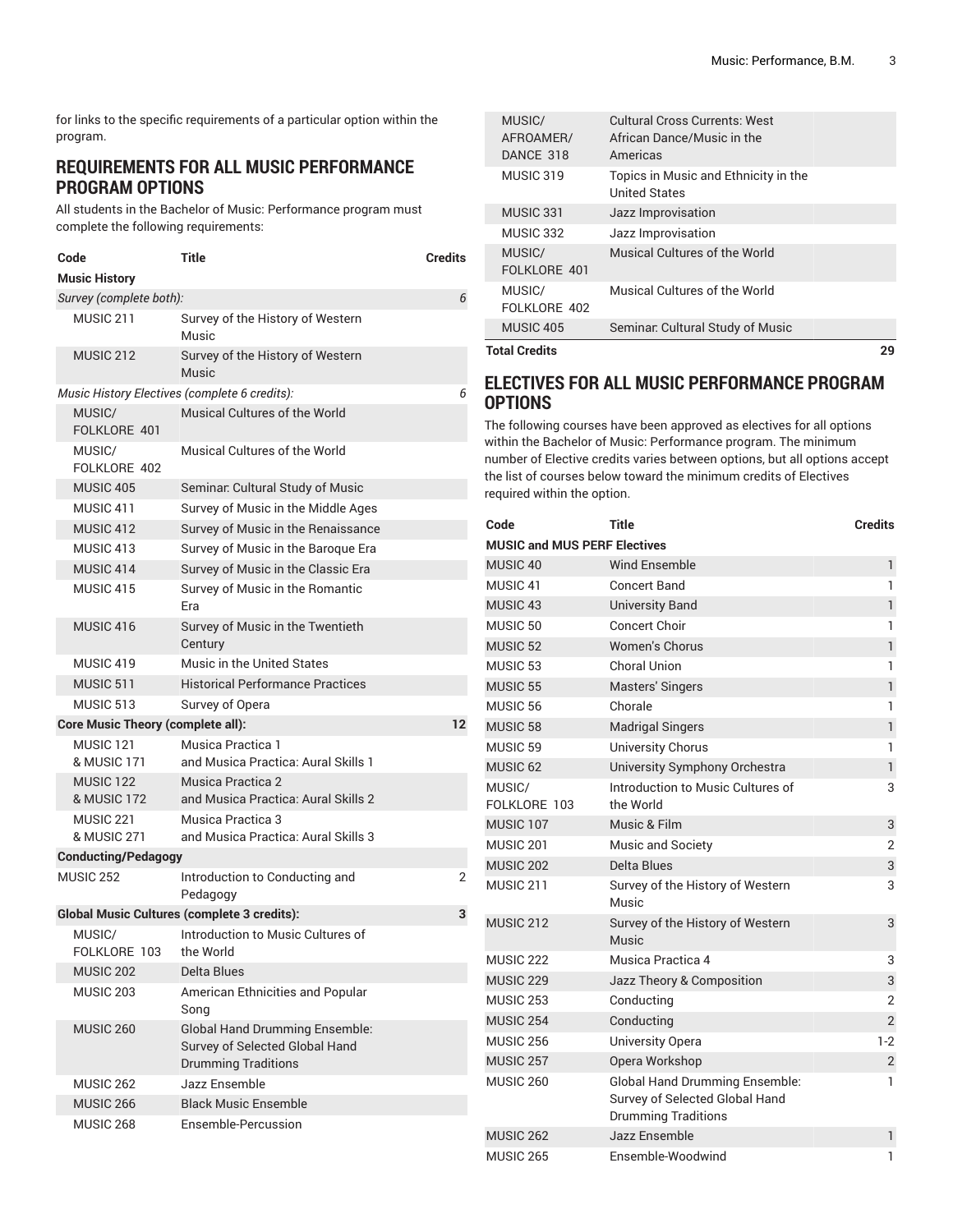| <b>MUSIC 266</b>                | <b>Black Music Ensemble</b>                                                           | 1              | <b>MUSIC</b>                             |
|---------------------------------|---------------------------------------------------------------------------------------|----------------|------------------------------------------|
| MUSIC <sub>267</sub>            | Ensemble-Brass                                                                        | 1              | <b>MUSIC</b>                             |
| <b>MUSIC 268</b>                | Ensemble-Percussion                                                                   | $\mathbf{1}$   | <b>MUSIC4</b>                            |
| MUSIC 269                       | Ensemble-String                                                                       | 1              | <b>MUSIC</b>                             |
| MUSIC <sub>270</sub>            | Ensemble-Guitar                                                                       | $\mathbf{1}$   | MUSIC!                                   |
| MUSIC 272                       | Musica Practica: Aural Skills 4                                                       | 1              | <b>MUSIC!</b>                            |
|                                 | MUSIC/CURRIC 300 Introduction to Music Education                                      | 2              | MUSIC!                                   |
|                                 | MUSIC/CURRIC 301 Music Learning and Teaching 1                                        | 2              | MUSIC/                                   |
|                                 | MUSIC/CURRIC 303 Fieldwork in Music Communities                                       | $\mathbf{1}$   | <b>FOLKLO</b>                            |
|                                 | MUSIC/CURRIC 304 Composition, Arrangement, and<br>Orchestration for the Music Teacher | 2              | MUSIC!<br>MUSIC/                         |
| MUSIC 317                       | Musical Women in Europe and<br>America: Creativity, Performance,<br>and Identity      | 3              | <b>FOLKLO</b><br><b>THEATF</b><br>MUSIC! |
|                                 | MUSIC/AFROAMER/ Cultural Cross Currents: West                                         | 3              | <b>MUSIC!</b>                            |
| DANCE 318                       | African Dance/Music in the                                                            |                | MUSIC!                                   |
|                                 | Americas                                                                              |                | MUSIC!                                   |
| MUSIC 319                       | Topics in Music and Ethnicity in the<br><b>United States</b>                          | 3              | MUSIC!<br><b>MUSIC!</b>                  |
| MUSIC 331                       | Jazz Improvisation                                                                    | 3              | MUSIC <sup>6</sup>                       |
| MUSIC 332                       | Jazz Improvisation                                                                    | 3              | <b>MUSIC</b>                             |
|                                 | MUSIC/CURRIC 337 Practicum in Teaching Music                                          | 1              | <b>MUSIC</b>                             |
| MUSIC 340                       | Pedagogy                                                                              | $1-2$          | <b>MUSIC6</b>                            |
|                                 | MUSIC/CURRIC 344 Teaching Vocal Styles in the Music<br>Classroom                      | 1              | <b>MUSIC6</b>                            |
| MUSIC 345                       | Practicum in String Pedagogy                                                          | $\overline{2}$ | <b>MUSIC6</b>                            |
| MUSIC 346                       | Repertoire                                                                            | $1-2$          | <b>MUSIC6</b>                            |
| MUSIC/CURRIC 354 Teaching Music |                                                                                       | 3              | <b>MUS PE</b>                            |
| MUSIC/<br>FOLKLORE 401          | Musical Cultures of the World                                                         | 3              | <b>MUS PE</b><br><b>MUS PE</b>           |
| MUSIC/                          | Musical Cultures of the World                                                         | 3              | <b>MUS PE</b>                            |
| FOLKLORE 402                    |                                                                                       |                | <b>MUS PE</b>                            |
| MUSIC 405                       | Seminar. Cultural Study of Music                                                      | 3              | <b>MUS PE</b>                            |
|                                 | MUSIC/CURRIC 409 Student Teaching in General and<br>Vocal Music                       | $6 - 12$       | <b>MUS PE</b><br><b>MUS PE</b>           |
|                                 | MUSIC/CURRIC 410 Student Teaching in General and                                      | $6 - 12$       | <b>MUS PE</b>                            |
|                                 | <b>Instrumental Music</b>                                                             |                | <b>MUS PE</b>                            |
| MUSIC 411                       | Survey of Music in the Middle Ages                                                    | 3              | <b>MUS PE</b>                            |
| MUSIC 412                       | Survey of Music in the Renaissance                                                    | 3              |                                          |
| MUSIC 413                       | Survey of Music in the Baroque Era                                                    | 3              | <b>MUS PE</b>                            |
| MUSIC 414                       | Survey of Music in the Classic Era                                                    | 3              | <b>MUS PE</b>                            |
| MUSIC <sub>415</sub>            | Survey of Music in the Romantic<br>Era                                                | 3              | <b>MUS PE</b>                            |
| MUSIC 416                       | Survey of Music in the Twentieth<br>Century                                           | 3              | <b>MUS PE</b><br><b>MUS PE</b>           |
| MUSIC 419                       | Music in the United States                                                            | 3              |                                          |
|                                 | MUSIC/CURRIC 420 Teaching Popular Instrumental<br>Music 1                             | 1              | <b>MUS PE</b>                            |
| MUSIC/CURRIC 421                |                                                                                       | 1              | <b>MUS PE</b>                            |
|                                 | <b>Teaching Popular Instrumental</b><br>Music 2                                       |                | <b>MUS PE</b>                            |
| MUSIC 461                       | Collegium Musicum                                                                     | 1              | <b>MUS PE</b>                            |
| MUSIC 463                       | <b>Acting for Singers</b>                                                             | $\mathbf{1}$   | <b>MUS PE</b>                            |
| MUSIC 465                       | <b>Marching Band Techniques</b>                                                       | 1              | <b>MUS PE</b>                            |
| MUSIC 466                       | Diction for Singers                                                                   | $\overline{2}$ | MUS PE                                   |

| MUSIC 467                                 | Language Diction for Singing I                        | 2              |
|-------------------------------------------|-------------------------------------------------------|----------------|
| MUSIC 468                                 | Language Diction for Singing II                       | $\overline{2}$ |
| MUSIC 497                                 | Special Topics in Music                               | $1-3$          |
| <b>MUSIC 499</b>                          | Directed Study                                        | $1-3$          |
| <b>MUSIC 502</b>                          | Figured Bass and Basso Continuo                       | 3              |
| MUSIC 511                                 | <b>Historical Performance Practices</b>               | 3              |
| MUSIC 513                                 | Survey of Opera                                       | 3              |
| MUSIC/<br>FOLKLORE 515                    | Proseminar in Ethnomusicology                         | 3              |
| MUSIC 523                                 | Orchestration I                                       | 3              |
| MUSIC/ANTHRO/<br>FOLKLORE/<br>THEATRE 539 | The Folklore of Festivals and<br>Celebrations         | 3              |
| MUSIC 540                                 | <b>Advanced Pedagogy</b>                              | 2              |
| MUSIC 541                                 | Seminar in Choral Literature                          | $\overline{c}$ |
| MUSIC 546                                 | <b>String Literature</b>                              | 2              |
| <b>MUSIC 548</b>                          | Piano Pedagogy II                                     | 3              |
| MUSIC 573                                 | Contemporary Chamber Ensemble                         | 1              |
| MUSIC 591                                 | Organ Literature and Design                           | 2              |
| MUSIC 621                                 | Renaissance Polyphony                                 | 3              |
| MUSIC <sub>622</sub>                      | <b>Baroque Counterpoint</b>                           | 3              |
| MUSIC 623                                 | Form and Analysis                                     | 2-3            |
| MUSIC 624                                 | Form and Analysis II                                  | $2 - 3$        |
| MUSIC 629                                 | Jazz Theory and Analysis                              | 3              |
| MUSIC 681                                 | <b>Senior Honors Thesis</b>                           | 3              |
| MUSIC 682                                 | <b>Senior Honors Thesis</b>                           | 3              |
| <b>MUS PERF 21</b>                        | <b>Brass Fundamentals</b>                             | $\mathbf{1}$   |
| MUS PERF 22                               | Strings Fundamentals                                  | 1              |
| MUS PERF 23                               | <b>Woodwind Fundamentals</b>                          | $\mathbf{1}$   |
| MUS PERF 27                               | <b>Fundamentals-Percussion</b>                        | 1              |
| MUS PERF 101                              | <b>Beginning Class Piano</b>                          | 2              |
| MUS PERF 102                              | Beginning Class Piano                                 | $\overline{2}$ |
| MUS PERF 103                              | <b>Elementary Class Piano</b>                         | $\overline{c}$ |
| MUS PERF 104                              | Intermediate Class Piano                              | 2              |
| MUS PERF 108                              | Jazz Class Piano                                      | $\overline{2}$ |
| MUS PERF 143                              | Introduction to Performance: Voice                    | 1              |
| MUS PERF 144                              | <b>Vocal Instruction for Non-Voice</b><br>Majors      | $1-2$          |
| MUS PERF 146                              | Music Lessons for Non-Majors                          | 1-2            |
| MUS PERF 148                              | <b>First Year Composition</b>                         | 3              |
| MUS PERF 200                              | Elementary/Intermediate Piano for<br>Non-Piano Majors | 2              |
| MUS PERF 201                              | Elementary/Intermediate Piano                         | $2 - 4$        |
| MUS PERF 202                              | Elementary/Intermediate<br>Harpsichord                | 2-4            |
| MUS PERF 203                              | Elementary/Intermediate Organ                         | 2-4            |
| MUS PERF 205                              | Elementary/Intermediate Voice                         | 2-4            |
| MUS PERF 207                              | Elementary/Intermediate Flute                         | $2 - 4$        |
| MUS PERF 209                              | Elementary/Intermediate Oboe                          | 2-4            |
| MUS PERF 211                              | Elementary/Intermediate Clarinet                      | $2 - 4$        |
| MUS PERF 213                              | Elementary/Intermediate<br>Saxophone                  | 2-4            |
| MUS PERF 215                              | Elementary/Intermediate Bassoon                       | $2 - 4$        |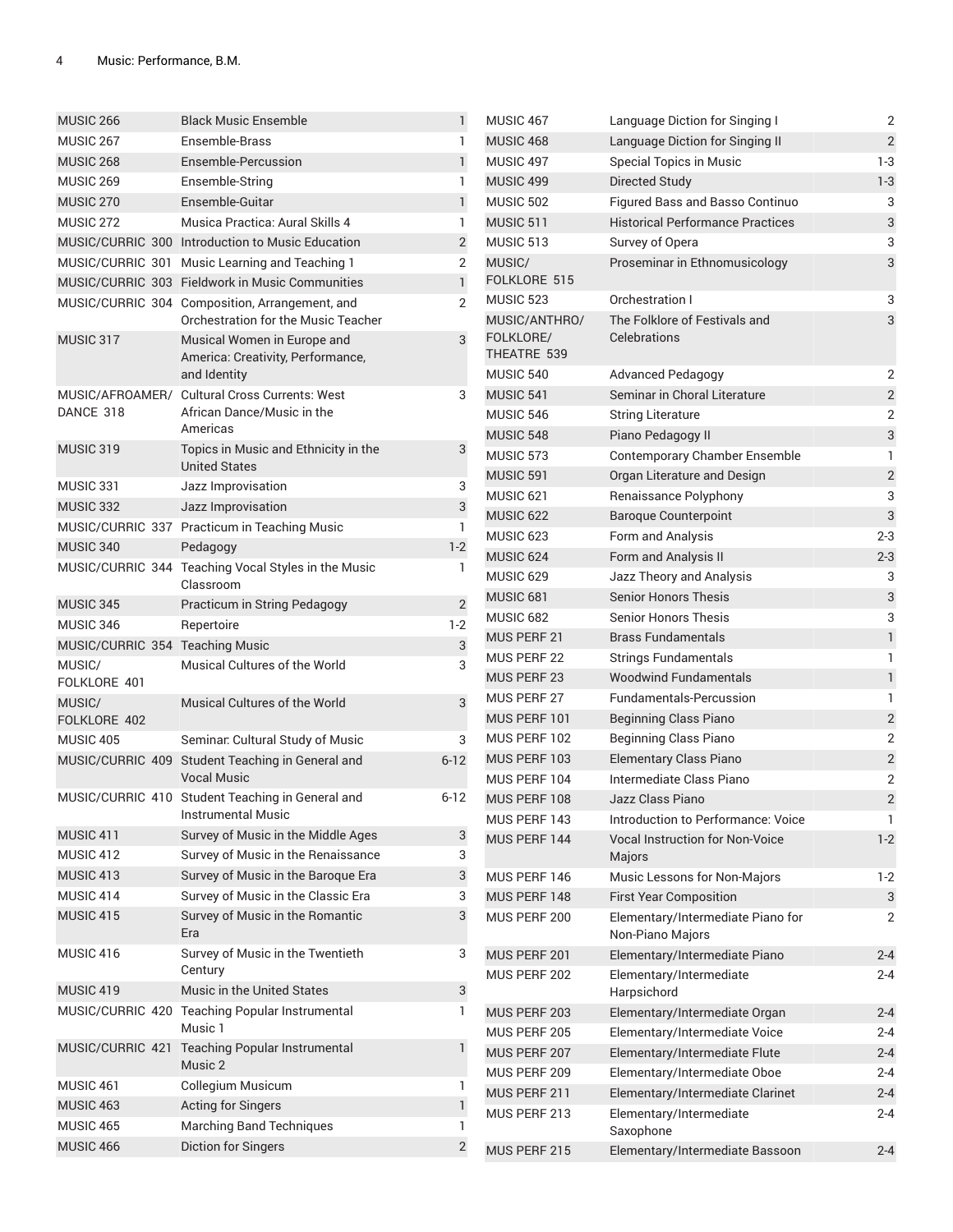| MUS PERF 217 | Elementary/Intermediate Horn                       | $2 - 4$        |
|--------------|----------------------------------------------------|----------------|
| MUS PERF 219 | Elementary/Intermediate Trumpet                    | $2 - 4$        |
| MUS PERF 221 | Elementary/Intermediate Trombone                   | $2 - 4$        |
| MUS PERF 223 | Elementary/Intermediate<br>Euphonium               | $2 - 4$        |
| MUS PERF 225 | Elementary/Intermediate Tuba                       | $2 - 4$        |
| MUS PERF 227 | Elementary/Intermediate<br>Percussion              | $2 - 4$        |
| MUS PERF 231 | Elementary/Intermediate Violin                     | $2 - 4$        |
| MUS PERF 233 | Elementary/Intermediate Viola                      | $2 - 4$        |
| MUS PERF 235 | Elementary/Intermediate Cello                      | $2 - 4$        |
| MUS PERF 237 | Elementary/Intermediate String<br>Bass             | $2 - 4$        |
| MUS PERF 239 | Elementary/Intermediate Harp                       | $2 - 4$        |
| MUS PERF 240 | Elementary/Intermediate Guitar                     | $2 - 4$        |
| MUS PERF 241 | Elementary/Intermediate Jazz<br>Studio Instruction | $2 - 4$        |
| MUS PERF 242 | Accompanying                                       | 2              |
| MUS PERF 248 | <b>Second Year Composition</b>                     | 3              |
| MUS PERF 251 | <b>Keyboard Skills</b>                             | $\overline{2}$ |
| MUS PERF 311 | <b>Advanced Techniques: Clarinet</b>               | $1-2$          |
| MUS PERF 327 | <b>Advanced Techniques: Percussion</b>             | $1-2$          |
| MUS PERF 331 | <b>Advanced Techniques: Violin</b>                 | $1-2$          |
| MUS PERF 333 | <b>Advanced Techniques: Viola</b>                  | $1-2$          |
| MUS PERF 339 | <b>Advanced Techniques: Harp</b>                   | $1-2$          |
| MUS PERF 342 | Piano Accompanying Lab                             | 1              |
| MUS PERF 347 | <b>Third Year Composition</b>                      | 3              |
| MUS PERF 348 | <b>Third Year Composition</b>                      | 3              |
| MUS PERF 401 | <b>Advanced Piano</b>                              | $2 - 4$        |
| MUS PERF 402 | <b>Advanced Harpsichord</b>                        | $2 - 4$        |
| MUS PERF 403 | Advanced Organ                                     | $2 - 4$        |
| MUS PERF 405 | <b>Advanced Voice</b>                              | $2 - 4$        |
| MUS PERF 407 | <b>Advanced Flute</b>                              | 2-4            |
| MUS PERF 409 | <b>Advanced Oboe</b>                               | $2 - 4$        |
| MUS PERF 411 | <b>Advanced Clarinet</b>                           | $2 - 4$        |
| MUS PERF 413 | <b>Advanced Saxophone</b>                          | $2 - 4$        |
| MUS PERF 415 | Advanced Bassoon                                   | $2 - 4$        |
| MUS PERF 417 | <b>Advanced Horn</b>                               | $2 - 4$        |
| MUS PERF 419 | <b>Advanced Trumpet</b>                            | $2 - 4$        |
| MUS PERF 421 | <b>Advanced Trombone</b>                           | $2 - 4$        |
| MUS PERF 423 | Advanced Euphonium                                 | $2 - 4$        |
| MUS PERF 425 | <b>Advanced Tuba</b>                               | $2 - 4$        |
| MUS PERF 427 | <b>Advanced Percussion</b>                         | $2 - 4$        |
| MUS PERF 431 | <b>Advanced Violin</b>                             | $2 - 4$        |
| MUS PERF 433 | <b>Advanced Viola</b>                              | $2 - 4$        |
| MUS PERF 435 | <b>Advanced Cello</b>                              | $2 - 4$        |
| MUS PERF 437 | <b>Advanced String Bass</b>                        | $2 - 4$        |
| MUS PERF 439 | <b>Advanced Harp</b>                               | $2 - 4$        |
| MUS PERF 440 | <b>Advanced Guitar</b>                             | $2 - 4$        |
| MUS PERF 441 | <b>Advanced Jazz Studio Instruction</b>            | 2-4            |
| MUS PERF 447 | Fourth Year Composition                            | 3              |
| MUS PERF 448 | Fourth Year Composition                            | 3              |
| MUS PERF 457 | Jazz Composition and Arranging                     | 3              |

| MUS PERF 458 | Jazz Composition and Arranging |  |
|--------------|--------------------------------|--|
| MUS PERF 499 | Senior Recital                 |  |

### **NAMED OPTIONS**

Students must select one of the following named options:

View as listView as grid

- MUSIC: [PERFORMANCE:](http://guide.wisc.edu/undergraduate/letters-science/music/music-performance-bm/music-performance-brass-percussion-woodwinds-bm/) BRASS, PERCUSSION, [WOODWINDS, B.M.](http://guide.wisc.edu/undergraduate/letters-science/music/music-performance-bm/music-performance-brass-percussion-woodwinds-bm/) **(**[HTTP://GUIDE.WISC.EDU/](http://guide.wisc.edu/undergraduate/letters-science/music/music-performance-bm/music-performance-brass-percussion-woodwinds-bm/) [UNDERGRADUATE/LETTERS-SCIENCE/MUSIC/](http://guide.wisc.edu/undergraduate/letters-science/music/music-performance-bm/music-performance-brass-percussion-woodwinds-bm/) [MUSIC-PERFORMANCE-BM/MUSIC-PERFORMANCE-](http://guide.wisc.edu/undergraduate/letters-science/music/music-performance-bm/music-performance-brass-percussion-woodwinds-bm/)[BRASS-PERCUSSION-WOODWINDS-BM/](http://guide.wisc.edu/undergraduate/letters-science/music/music-performance-bm/music-performance-brass-percussion-woodwinds-bm/)**)**
- MUSIC: [PERFORMANCE:](http://guide.wisc.edu/undergraduate/letters-science/music/music-performance-bm/music-performance-composition-bm/) COMPOSITION, B.M. **(**[HTTP://GUIDE.WISC.EDU/UNDERGRADUATE/](http://guide.wisc.edu/undergraduate/letters-science/music/music-performance-bm/music-performance-composition-bm/) [LETTERS-SCIENCE/MUSIC/MUSIC-PERFORMANCE-](http://guide.wisc.edu/undergraduate/letters-science/music/music-performance-bm/music-performance-composition-bm/)[BM/MUSIC-PERFORMANCE-COMPOSITION-BM/](http://guide.wisc.edu/undergraduate/letters-science/music/music-performance-bm/music-performance-composition-bm/)**)**
- MUSIC: [PERFORMANCE:](http://guide.wisc.edu/undergraduate/letters-science/music/music-performance-bm/music-performance-guitar-bm/) GUITAR, B.M. **(**[HTTP://](http://guide.wisc.edu/undergraduate/letters-science/music/music-performance-bm/music-performance-guitar-bm/) [GUIDE.WISC.EDU/UNDERGRADUATE/LETTERS-](http://guide.wisc.edu/undergraduate/letters-science/music/music-performance-bm/music-performance-guitar-bm/)[SCIENCE/MUSIC/MUSIC-PERFORMANCE-BM/MUSIC-](http://guide.wisc.edu/undergraduate/letters-science/music/music-performance-bm/music-performance-guitar-bm/)[PERFORMANCE-GUITAR-BM/](http://guide.wisc.edu/undergraduate/letters-science/music/music-performance-bm/music-performance-guitar-bm/)**)**
- MUSIC: [PERFORMANCE:](http://guide.wisc.edu/undergraduate/letters-science/music/music-performance-bm/music-performance-jazz-bm/) JAZZ, B.M. **(**[HTTP://](http://guide.wisc.edu/undergraduate/letters-science/music/music-performance-bm/music-performance-jazz-bm/) [GUIDE.WISC.EDU/UNDERGRADUATE/LETTERS-](http://guide.wisc.edu/undergraduate/letters-science/music/music-performance-bm/music-performance-jazz-bm/)[SCIENCE/MUSIC/MUSIC-PERFORMANCE-BM/MUSIC-](http://guide.wisc.edu/undergraduate/letters-science/music/music-performance-bm/music-performance-jazz-bm/)[PERFORMANCE-JAZZ-BM/](http://guide.wisc.edu/undergraduate/letters-science/music/music-performance-bm/music-performance-jazz-bm/)**)**
- MUSIC: [PERFORMANCE:](http://guide.wisc.edu/undergraduate/letters-science/music/music-performance-bm/music-performance-organ-bm/) ORGAN, B.M. **(**[HTTP://](http://guide.wisc.edu/undergraduate/letters-science/music/music-performance-bm/music-performance-organ-bm/) [GUIDE.WISC.EDU/UNDERGRADUATE/LETTERS-](http://guide.wisc.edu/undergraduate/letters-science/music/music-performance-bm/music-performance-organ-bm/)[SCIENCE/MUSIC/MUSIC-PERFORMANCE-BM/MUSIC-](http://guide.wisc.edu/undergraduate/letters-science/music/music-performance-bm/music-performance-organ-bm/)[PERFORMANCE-ORGAN-BM/](http://guide.wisc.edu/undergraduate/letters-science/music/music-performance-bm/music-performance-organ-bm/)**)**
- MUSIC: [PERFORMANCE:](http://guide.wisc.edu/undergraduate/letters-science/music/music-performance-bm/music-performance-piano-bm/) PIANO, B.M. **(**[HTTP://](http://guide.wisc.edu/undergraduate/letters-science/music/music-performance-bm/music-performance-piano-bm/) [GUIDE.WISC.EDU/UNDERGRADUATE/LETTERS-](http://guide.wisc.edu/undergraduate/letters-science/music/music-performance-bm/music-performance-piano-bm/)[SCIENCE/MUSIC/MUSIC-PERFORMANCE-BM/MUSIC-](http://guide.wisc.edu/undergraduate/letters-science/music/music-performance-bm/music-performance-piano-bm/)[PERFORMANCE-PIANO-BM/](http://guide.wisc.edu/undergraduate/letters-science/music/music-performance-bm/music-performance-piano-bm/)**)**
- MUSIC: [PERFORMANCE:](http://guide.wisc.edu/undergraduate/letters-science/music/music-performance-bm/music-performance-strings-bm/) STRINGS, B.M. **(**[HTTP://](http://guide.wisc.edu/undergraduate/letters-science/music/music-performance-bm/music-performance-strings-bm/) [GUIDE.WISC.EDU/UNDERGRADUATE/LETTERS-](http://guide.wisc.edu/undergraduate/letters-science/music/music-performance-bm/music-performance-strings-bm/)[SCIENCE/MUSIC/MUSIC-PERFORMANCE-BM/MUSIC-](http://guide.wisc.edu/undergraduate/letters-science/music/music-performance-bm/music-performance-strings-bm/)[PERFORMANCE-STRINGS-BM/](http://guide.wisc.edu/undergraduate/letters-science/music/music-performance-bm/music-performance-strings-bm/)**)**
- MUSIC: [PERFORMANCE:](http://guide.wisc.edu/undergraduate/letters-science/music/music-performance-bm/music-performance-voice-bm/) VOICE, B.M. **(**[HTTP://](http://guide.wisc.edu/undergraduate/letters-science/music/music-performance-bm/music-performance-voice-bm/) [GUIDE.WISC.EDU/UNDERGRADUATE/LETTERS-](http://guide.wisc.edu/undergraduate/letters-science/music/music-performance-bm/music-performance-voice-bm/)[SCIENCE/MUSIC/MUSIC-PERFORMANCE-BM/MUSIC-](http://guide.wisc.edu/undergraduate/letters-science/music/music-performance-bm/music-performance-voice-bm/)[PERFORMANCE-VOICE-BM/](http://guide.wisc.edu/undergraduate/letters-science/music/music-performance-bm/music-performance-voice-bm/)**)**

## **DEGREE PROGRESS**

Upon admission as a Music major, all students begin applied study at the 200-level on the major instrument or voice. In the second or third year each student's progress is assessed by the faculty of the relevant performance area. If that assessment indicates that the student is ready, the faculty recommends the student for advanced-level (400-level) study. With a recommendation from the faculty at the end of the second year, and provided the student meets all GPA requirements and completes the first- and second-year courses in music theory and music history, the student may formally declare for the Bachelor of Music: Performance degree.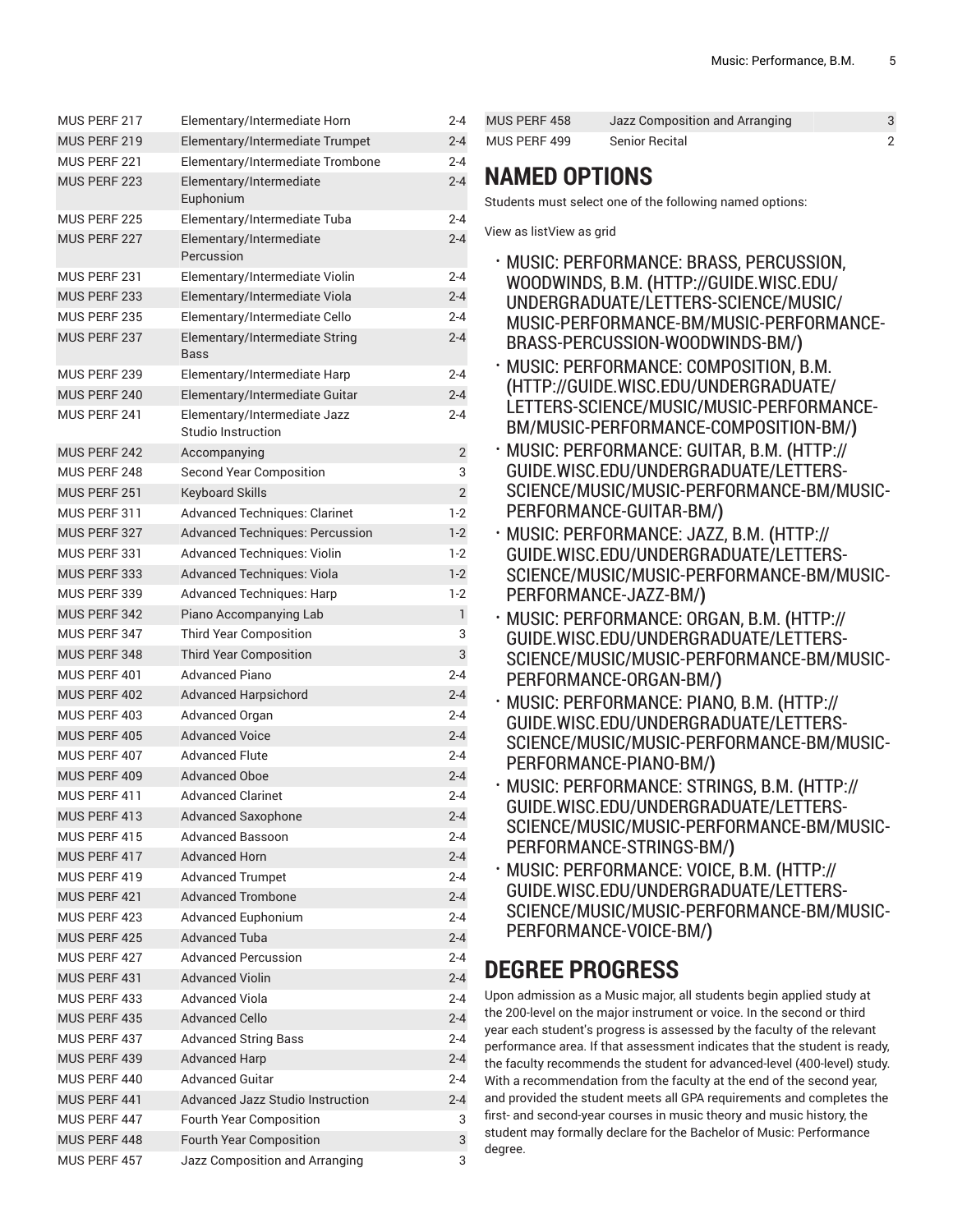The minimum GPA requirements that must be met before declaring are as follows:

- Minimum 2.500 GPA in Musica Practica and in music history courses
- Minimum 3.000 GPA in all MUSIC courses
- Minimum 2.750 University GPA (all UW-Madison coursework)

### **RESIDENCE & QUALITY OF WORK**

- Minimum 2.000 GPA in all MUSIC, MUS PERF, and program courses
- Minimum 2.000 GPA on at least 15 credits of upper-level work in the program, in residence
- 15 credits in MUSIC and/or MUSIC PERF, taken on the UW–Madison campus

#### **UPPER-LEVEL COURSES**

The following courses are approved for upper-level credit in all options of the Bachelor of Music: Performance program:

| <b>Music</b>         |                                            |                |
|----------------------|--------------------------------------------|----------------|
| Code                 | Title                                      | <b>Credits</b> |
| MUSIC 40             | <b>Wind Ensemble</b>                       | 1              |
| MUSIC <sub>41</sub>  | <b>Concert Band</b>                        | 1              |
| MUSIC <sub>50</sub>  | <b>Concert Choir</b>                       | 1              |
| MUSIC <sub>52</sub>  | <b>Women's Chorus</b>                      | $\mathbf{1}$   |
| MUSIC <sub>53</sub>  | Choral Union                               | 1              |
| MUSIC <sub>55</sub>  | <b>Masters' Singers</b>                    | $\mathbf{1}$   |
| MUSIC <sub>56</sub>  | Chorale                                    | 1              |
| MUSIC <sub>58</sub>  | <b>Madrigal Singers</b>                    | $\mathbf{1}$   |
| MUSIC <sub>61</sub>  | <b>Chamber Orchestra</b>                   | 1              |
| MUSIC <sub>62</sub>  | University Symphony Orchestra              | $\mathbf{1}$   |
| MUSIC <sub>211</sub> | Survey of the History of Western<br>Music  | 3              |
| MUSIC <sub>212</sub> | Survey of the History of Western<br>Music  | 3              |
| MUSIC 221            | Musica Practica 3                          | 3              |
| MUSIC <sub>222</sub> | Musica Practica 4                          | 3              |
| MUSIC <sub>229</sub> | Jazz Theory & Composition                  | 3              |
| <b>MUSIC 252</b>     | Introduction to Conducting and<br>Pedagogy | $\overline{2}$ |
| MUSIC <sub>253</sub> | Conducting                                 | $\overline{2}$ |
| <b>MUSIC 254</b>     | Conducting                                 | $\overline{2}$ |
| <b>MUSIC 256</b>     | University Opera                           | $1-2$          |
| MUSIC <sub>257</sub> | Opera Workshop                             | $\sqrt{2}$     |
| <b>MUSIC 262</b>     | Jazz Ensemble                              | $\mathbf{1}$   |
| <b>MUSIC 265</b>     | Ensemble-Woodwind                          | $\mathbf{1}$   |
| MUSIC 266            | <b>Black Music Ensemble</b>                | 1              |
| <b>MUSIC 267</b>     | Ensemble-Brass                             | $\mathbf{1}$   |
| <b>MUSIC 268</b>     | Ensemble-Percussion                        | 1              |
| MUSIC <sub>269</sub> | Ensemble-String                            | $\mathbf{1}$   |
| MUSIC <sub>270</sub> | Ensemble-Guitar                            | 1              |
| MUSIC <sub>271</sub> | Musica Practica: Aural Skills 3            | $\mathbf{1}$   |
| MUSIC <sub>272</sub> | Musica Practica: Aural Skills 4            | 1              |
| MUSIC/CURRIC 301     | Music Learning and Teaching 1              | $\overline{2}$ |
| MUSIC/CURRIC 303     | <b>Fieldwork in Music Communities</b>      | 1              |

|                        | MUSIC/CURRIC 304 Composition, Arrangement, and<br>Orchestration for the Music Teacher   | 2              |
|------------------------|-----------------------------------------------------------------------------------------|----------------|
| MUSIC 317              | Musical Women in Europe and<br>America: Creativity, Performance,<br>and Identity        | 3              |
| DANCE 318              | MUSIC/AFROAMER/ Cultural Cross Currents: West<br>African Dance/Music in the<br>Americas | 3              |
| MUSIC 319              | Topics in Music and Ethnicity in the<br><b>United States</b>                            | 3              |
| MUSIC 331              | Jazz Improvisation                                                                      | 3              |
| MUSIC 332              | Jazz Improvisation                                                                      | 3              |
|                        | MUSIC/CURRIC 337 Practicum in Teaching Music                                            | $\mathbf{1}$   |
| MUSIC 340              | Pedagogy                                                                                | $1-2$          |
|                        | MUSIC/CURRIC 344 Teaching Vocal Styles in the Music<br>Classroom                        | 1              |
| MUSIC 345              | Practicum in String Pedagogy                                                            | 2              |
| MUSIC 346              | Repertoire                                                                              | $1-2$          |
|                        | MUSIC/CURRIC 354 Teaching Music                                                         | 3              |
| MUSIC/<br>FOLKLORE 401 | Musical Cultures of the World                                                           | 3              |
| MUSIC/<br>FOLKLORE 402 | Musical Cultures of the World                                                           | 3              |
| MUSIC 405              | Seminar. Cultural Study of Music                                                        | 3              |
| MUSIC/CURRIC 409       | Student Teaching in General and<br><b>Vocal Music</b>                                   | $6 - 12$       |
|                        | MUSIC/CURRIC 410 Student Teaching in General and<br><b>Instrumental Music</b>           | $6 - 12$       |
| MUSIC 411              | Survey of Music in the Middle Ages                                                      | 3              |
| MUSIC 412              | Survey of Music in the Renaissance                                                      | 3              |
| MUSIC 413              | Survey of Music in the Baroque Era                                                      | 3              |
| MUSIC 414              | Survey of Music in the Classic Era                                                      | 3              |
| MUSIC 415              | Survey of Music in the Romantic<br>Era                                                  | 3              |
| MUSIC <sub>416</sub>   | Survey of Music in the Twentieth<br>Century                                             | 3              |
| MUSIC 419              | Music in the United States                                                              | 3              |
|                        | MUSIC/CURRIC 420 Teaching Popular Instrumental<br>Music 1                               | 1              |
| MUSIC/CURRIC 421       | <b>Teaching Popular Instrumental</b><br>Music 2                                         | 1              |
| MUSIC <sub>461</sub>   | <b>Collegium Musicum</b>                                                                | 1              |
| MUSIC 463              | Acting for Singers                                                                      | 1              |
| MUSIC 465              | <b>Marching Band Techniques</b>                                                         | 1              |
| <b>MUSIC 466</b>       | Diction for Singers                                                                     | 2              |
| MUSIC 467              | Language Diction for Singing I                                                          | $\overline{c}$ |
| <b>MUSIC 468</b>       | Language Diction for Singing II                                                         | $\overline{2}$ |
| MUSIC 497              | <b>Special Topics in Music</b>                                                          | $1-3$          |
| MUSIC 499              | Directed Study                                                                          | 1-3            |
| <b>MUSIC 502</b>       | Figured Bass and Basso Continuo                                                         | 3              |
| MUSIC 511              | <b>Historical Performance Practices</b>                                                 | 3              |
| MUSIC 513              | Survey of Opera                                                                         | 3              |
| MUSIC/                 | Proseminar in Ethnomusicology                                                           | 3              |
| FOLKLORE 515           |                                                                                         |                |
| <b>MUSIC 523</b>       | Orchestration I                                                                         | 3              |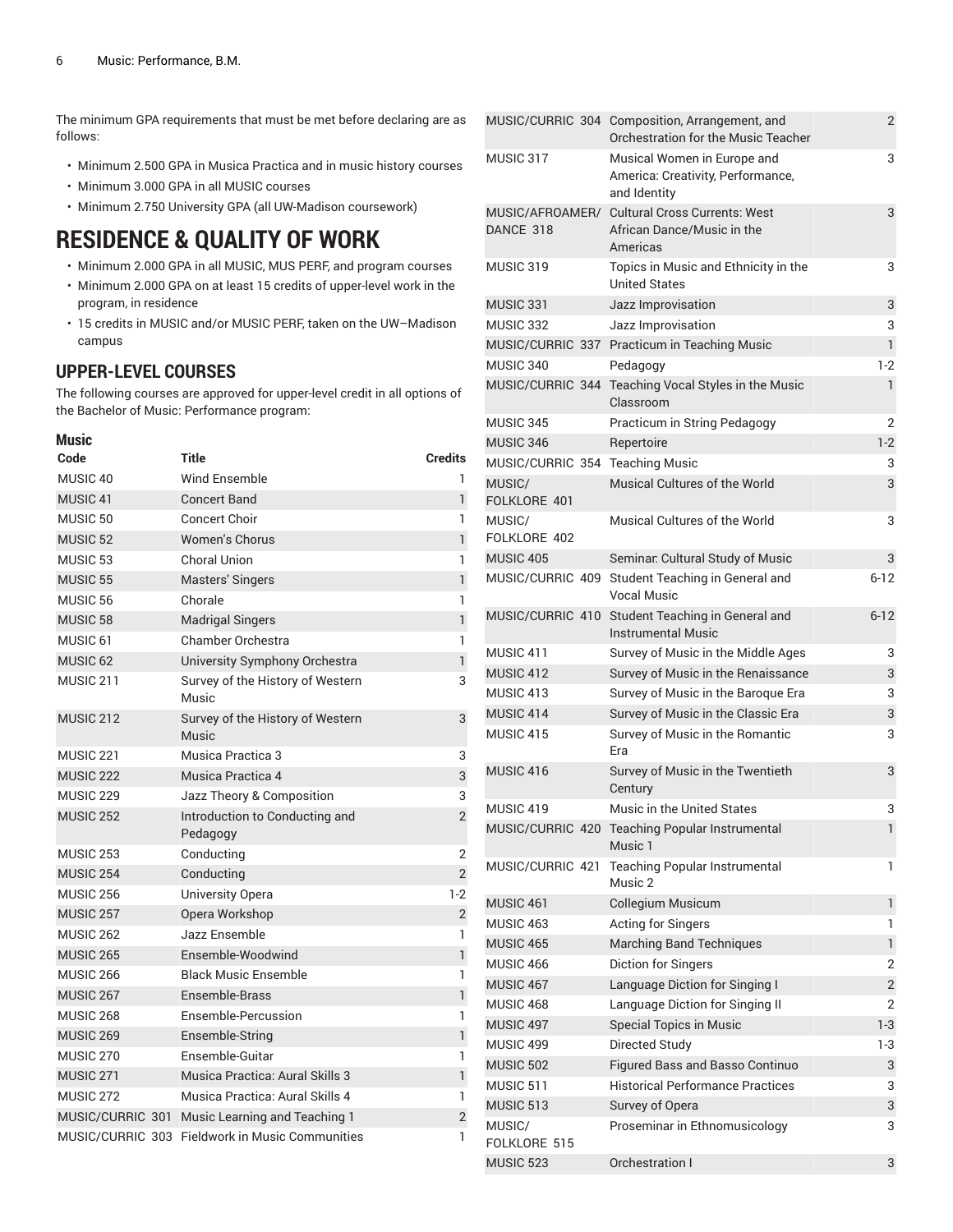| MUSIC/ANTHRO/<br>FOLKLORE/<br>THEATRE 539 | The Folklore of Festivals and<br>Celebrations | 3              |
|-------------------------------------------|-----------------------------------------------|----------------|
| MUSIC 540                                 | <b>Advanced Pedagogy</b>                      | 2              |
| MUSIC 541                                 | Seminar in Choral Literature                  | 2              |
| <b>MUSIC 546</b>                          | <b>String Literature</b>                      | $\overline{2}$ |
| MUSIC 548                                 | Piano Pedagogy II                             | 3              |
| MUSIC 591                                 | Organ Literature and Design                   | $\overline{2}$ |
| MUSIC <sub>621</sub>                      | Renaissance Polyphony                         | 3              |
| <b>MUSIC 622</b>                          | <b>Baroque Counterpoint</b>                   | 3              |
| MUSIC <sub>623</sub>                      | Form and Analysis                             | $2 - 3$        |
| MUSIC <sub>624</sub>                      | Form and Analysis II                          | $2 - 3$        |
| MUSIC 629                                 | Jazz Theory and Analysis                      | 3              |
| MUSIC <sub>681</sub>                      | <b>Senior Honors Thesis</b>                   | 3              |
| <b>MUSIC 682</b>                          | <b>Senior Honors Thesis</b>                   | 3              |

#### **Music Performance**

| Code         | Title                                  | <b>Credits</b> |
|--------------|----------------------------------------|----------------|
| MUS PERF 311 | <b>Advanced Techniques: Clarinet</b>   | $1-2$          |
| MUS PERF 327 | <b>Advanced Techniques: Percussion</b> | $1 - 2$        |
| MUS PERF 331 | Advanced Techniques: Violin            | $1-2$          |
| MUS PERF 333 | <b>Advanced Techniques: Viola</b>      | $1 - 2$        |
| MUS PERF 339 | Advanced Techniques: Harp              | $1-2$          |
| MUS PERF 342 | Piano Accompanying Lab                 | $\mathbf{1}$   |
| MUS PERF 347 | <b>Third Year Composition</b>          | 3              |
| MUS PERF 348 | <b>Third Year Composition</b>          | 3              |
| MUS PERF 401 | <b>Advanced Piano</b>                  | $2 - 4$        |
| MUS PERF 402 | <b>Advanced Harpsichord</b>            | $2 - 4$        |
| MUS PERF 403 | Advanced Organ                         | $2 - 4$        |
| MUS PERF 405 | <b>Advanced Voice</b>                  | $2 - 4$        |
| MUS PERF 407 | <b>Advanced Flute</b>                  | $2 - 4$        |
| MUS PERF 409 | <b>Advanced Oboe</b>                   | $2 - 4$        |
| MUS PERF 411 | <b>Advanced Clarinet</b>               | $2 - 4$        |
| MUS PERF 413 | <b>Advanced Saxophone</b>              | $2 - 4$        |
| MUS PERF 415 | <b>Advanced Bassoon</b>                | $2 - 4$        |
| MUS PERF 417 | <b>Advanced Horn</b>                   | $2 - 4$        |
| MUS PERF 419 | <b>Advanced Trumpet</b>                | $2 - 4$        |
| MUS PERF 421 | <b>Advanced Trombone</b>               | $2 - 4$        |
| MUS PERF 423 | Advanced Euphonium                     | $2 - 4$        |
| MUS PERF 425 | <b>Advanced Tuba</b>                   | $2 - 4$        |
| MUS PERF 427 | <b>Advanced Percussion</b>             | $2 - 4$        |
| MUS PERF 431 | <b>Advanced Violin</b>                 | $2 - 4$        |
| MUS PERF 433 | <b>Advanced Viola</b>                  | $2 - 4$        |
| MUS PERF 435 | <b>Advanced Cello</b>                  | $2 - 4$        |
| MUS PERF 437 | <b>Advanced String Bass</b>            | $2 - 4$        |
| MUS PERF 439 | <b>Advanced Harp</b>                   | $2 - 4$        |
| MUS PERF 440 | <b>Advanced Guitar</b>                 | $2 - 4$        |
| MUS PERF 441 | Advanced Jazz Studio Instruction       | $2 - 4$        |
| MUS PERF 447 | Fourth Year Composition                | 3              |
| MUS PERF 448 | <b>Fourth Year Composition</b>         | 3              |
| MUS PERF 457 | Jazz Composition and Arranging         | 3              |

| MUS PERF 458 | Jazz Composition and Arranging |  |
|--------------|--------------------------------|--|
| MUS PERF 499 | Senior Recital                 |  |

## **HONORS IN THE MAJOR**

To earn Honors in any music major, students must satisfy the requirements below as well as all other requirements for their music degree and major:

- 6 credits of MUSIC 681 Senior Honors Thesis–MUSIC 682 Senior Honors Thesis
- 12 credits of honors coursework in music: 6 of the 12 credits must be at the 300 level or higher and only 6 credits can be taken in any one of the three music areas of theory, history, and performance.

To participate in the Honors in the Major program, students must:

- Notify the School of Music undergraduate advisor of their intention to become a candidate for Honors in the Major. This will usually occur in the sophomore year.
- Present a minimum cumulative GPA of 3.300 in all courses taken at UW–Madison and maintain this average throughout the degree.
- Present a minimum 3.500 GPA in all music coursework and maintain a minimum 3.500 GPA in all music honors coursework.
- Engage a faculty member who will collaborate in planning the 12 credits of honors curriculum coursework; submit this plan to the undergraduate advisor. The course plan may change as students progress through their work.
- Prior to beginning work on the MUSIC 681–MUSIC 682 Senior Honors Thesis sequence, confirm a faculty advisor for this sequence (who may be the same person as for the 12 credits above) and submit a prospectus outlining in detail the planned work including (a) the topic, (b) plans for research, and (c) a clear substantive written component, although it may also include oral and/or performance components. The faculty advisor must sign the prospectus indicating approval.

## **UNIVERSITY DEGREE REQUIREMENTS**

| <b>Total Degree</b> | To receive a bachelor's degree from UW-Madison,<br>students must earn a minimum of 120 degree credits.<br>The requirements for some programs may exceed 120<br>degree credits. Students should consult with their college<br>or department advisor for information on specific credit<br>requirements.                                                                  |
|---------------------|-------------------------------------------------------------------------------------------------------------------------------------------------------------------------------------------------------------------------------------------------------------------------------------------------------------------------------------------------------------------------|
| Residency           | Degree candidates are required to earn a minimum of 30<br>credits in residence at UW-Madison. "In residence" means<br>on the UW-Madison campus with an undergraduate<br>degree classification. "In residence" credit also includes<br>UW-Madison courses offered in distance or online<br>formats and credits earned in UW-Madison Study<br>Abroad/Study Away programs. |
| Quality of<br>Work  | Undergraduate students must maintain the minimum<br>grade point average specified by the school, college, or<br>academic program to remain in good academic standing.<br>Students whose academic performance drops below<br>these minimum thresholds will be placed on academic<br>probation.                                                                           |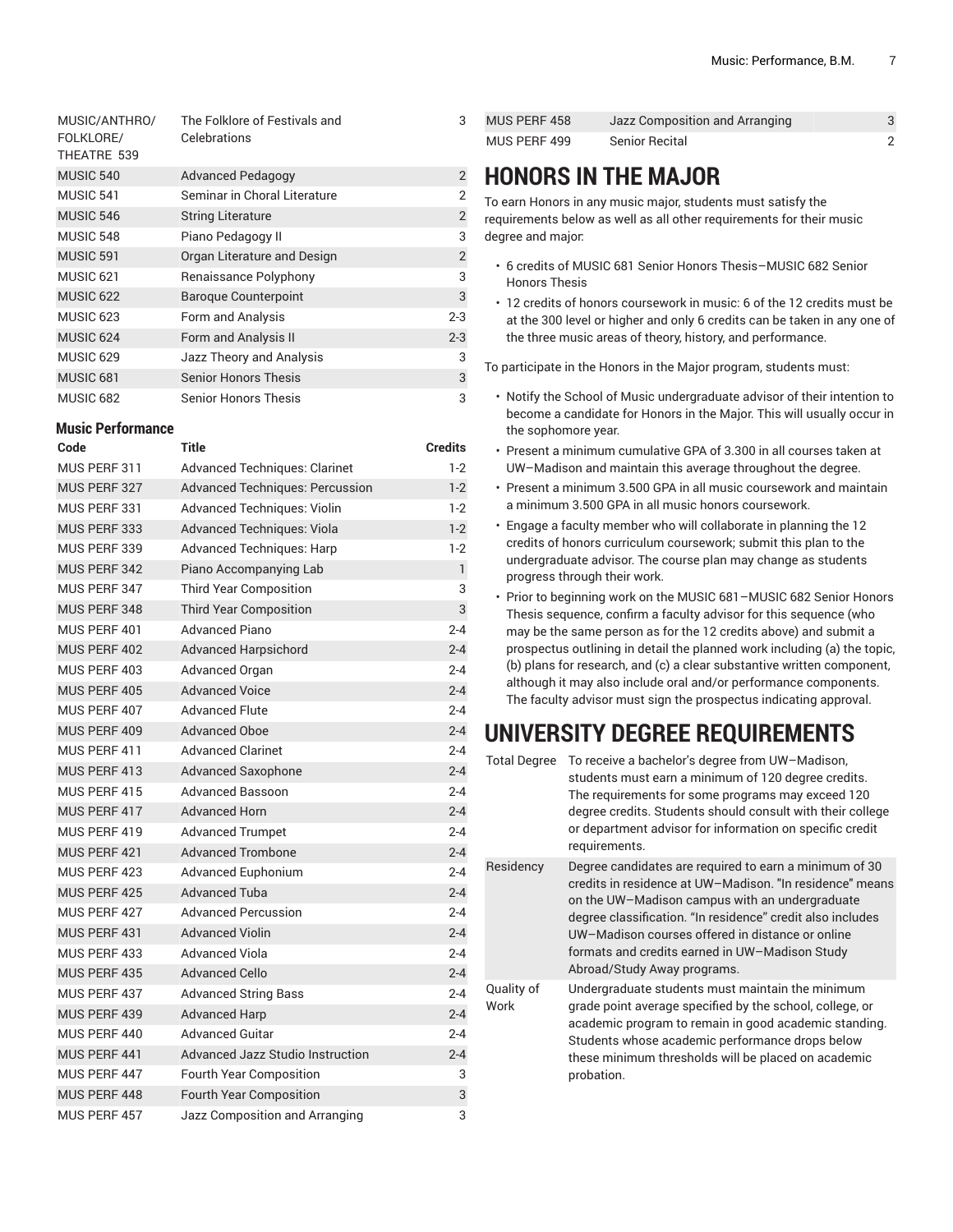### LEARNING OUTCOMES

- 1. Develop advanced levels of proficiency in solo, chamber and ensemble performance sufficient to enter music professions or graduate programs.
- 2. Understand, synthesize and apply foundational concepts of musical study in theory, history and pedagogy.
- 3. Demonstrate the ability to learn independently and to integrate knowledge across domains of research and applied studies.
- 4. Communicate verbally, in writing and through public performance, musical ideas and concepts.
- 5. Demonstrate ability to work collaboratively and professionally in multiple settings.

### FOUR-YEAR PLAN

Please see the Named Options pages for 4-year plan information.

### ADVISING AND CAREERS

## **UNDERGRADUATE ADVISING**

#### **Advisor: Todd Reck**

Office: 3561G Humanities Building Email: ugradadvisor@music.wisc.edu Office phone: (608) 263-1918

#### **If you wish to schedule an advising appointment, please note the following**:

- Online access to schedule advising appointments is restricted to students who applied to, auditioned for, and have been admitted to the Mead Witter School of Music.
- Students considering applying to the School of Music should contact our undergraduate admissions coordinator, Jared Jellison, at admissions@music.wisc.edu or (608) 263-5986.

#### **INDIVIDUAL ACADEMIC ADVISING**

Current music majors can schedule an appointment with Todd via Starfish, which can be accessed via your MyUW student portal. If uncertain how to use Starfish, please see [https://advising.wisc.edu/](https://advising.wisc.edu/facstaff/starfish/starfish-student-resources/) [facstaff/starfish/starfish-student-resources/](https://advising.wisc.edu/facstaff/starfish/starfish-student-resources/)

Appointments can also be made by phone at 608-263-1918.

### **BE PREPARED FOR YOUR ADVISING APPOINTMENT**

Please bring the following to your appointment:

- Any questions you have about requirements, extracurricular opportunities, study abroad, or whatever is on your mind.
- A pen and paper for note taking.
- Any form you may need signed. Be sure you have filled out all pertinent information and have read the form/document thoroughly.

#### **WHAT TO EXPECT FROM AN ACADEMIC ADVISING APPOINTMENT**

Academic advisors help students learn and understand their degree and major requirements. Programs in the Mead Witter School of Music are highly sequential, and some required courses are offered only once

each year. Many of our undergraduates are interested in earning an additional major and/or certificate; with careful planning each semester, this is possible. Advisors often can explain some of the differences between courses that meet the same degree requirement. For students considering study abroad, it's a good idea to begin exploring programs early in your degree and work with your advisor to determine the program length (semester/summer/year) that will best fit your needs and interests.

It is recommended that you see an advisor at least once a semester to plan your courses and check progress toward degree completion. Students sometimes need clarification of degree requirements, particularly if they are considering switching to a different major/degree program within the School of Music.

#### **GENERAL CONTACT INFORMATION:**

Mead Witter School of Music 3561 Mosse Humanities Building 455 North Park Street Madison, WI 53706-1483 (608) 263-1900 music@music.wisc.edu

## **L&S CAREER RESOURCES**

Every L&S major opens a world of possibilities. [SuccessWorks \(https://](https://successworks.wisc.edu/) [successworks.wisc.edu/](https://successworks.wisc.edu/)) at the College of Letters & Science helps students turn the academic skills learned in their major, certificates, and other coursework into fulfilling lives after graduation, whether that means jobs, public service, graduate school or other career pursuits.

In addition to providing basic support like resume reviews and interview practice, SuccessWorks offers ways to explore interests and build career skills from their very first semester/term at UW all the way through graduation and beyond.

Students can explore careers in one-on-one advising, try out different career paths, complete internships, prepare for the job search and/or graduate school applications, and connect with supportive alumni and even employers in the fields that inspire them.

- [SuccessWorks](https://careers.ls.wisc.edu/) [\(https://careers.ls.wisc.edu/\)](https://careers.ls.wisc.edu/)
- Set up a career advising [appointment](https://successworks.wisc.edu/make-an-appointment/) ([https://](https://successworks.wisc.edu/make-an-appointment/) [successworks.wisc.edu/make-an-appointment/](https://successworks.wisc.edu/make-an-appointment/))
- Enroll in a Career [Course](https://successworks.wisc.edu/career-courses/) ([https://successworks.wisc.edu/career](https://successworks.wisc.edu/career-courses/)[courses/](https://successworks.wisc.edu/career-courses/)) - a great idea for first- and second-year students:
	- INTER-LS 210 L&S Career Development: Taking Initiative (1 credit)
	- INTER-LS 215 Communicating About Careers (3 credits, fulfills Comm B General Education Requirement)
- [Learn about internships and internship funding \(https://](https://successworks.wisc.edu/finding-a-job-or-internship/) [successworks.wisc.edu/finding-a-job-or-internship/\)](https://successworks.wisc.edu/finding-a-job-or-internship/)
- Activate your [Handshake](https://successworks.wisc.edu/handshake/) account [\(https://successworks.wisc.edu/](https://successworks.wisc.edu/handshake/) [handshake/](https://successworks.wisc.edu/handshake/)) to apply for jobs and internships from 200,000+ employers recruiting UW-Madison students
- Learn about the impact [SuccessWorks](https://successworks.wisc.edu/about/mission/) has on students' lives [\(https://](https://successworks.wisc.edu/about/mission/) [successworks.wisc.edu/about/mission/](https://successworks.wisc.edu/about/mission/))

### PEOPLE

**Faculty:** *Professors* Cook (director), Calderón, Chisholm, Di Sanza, Dobbs, Doing, Dominguez, Fischer, Fulmer, Hetzler, Hyer, Johnson, Karp,